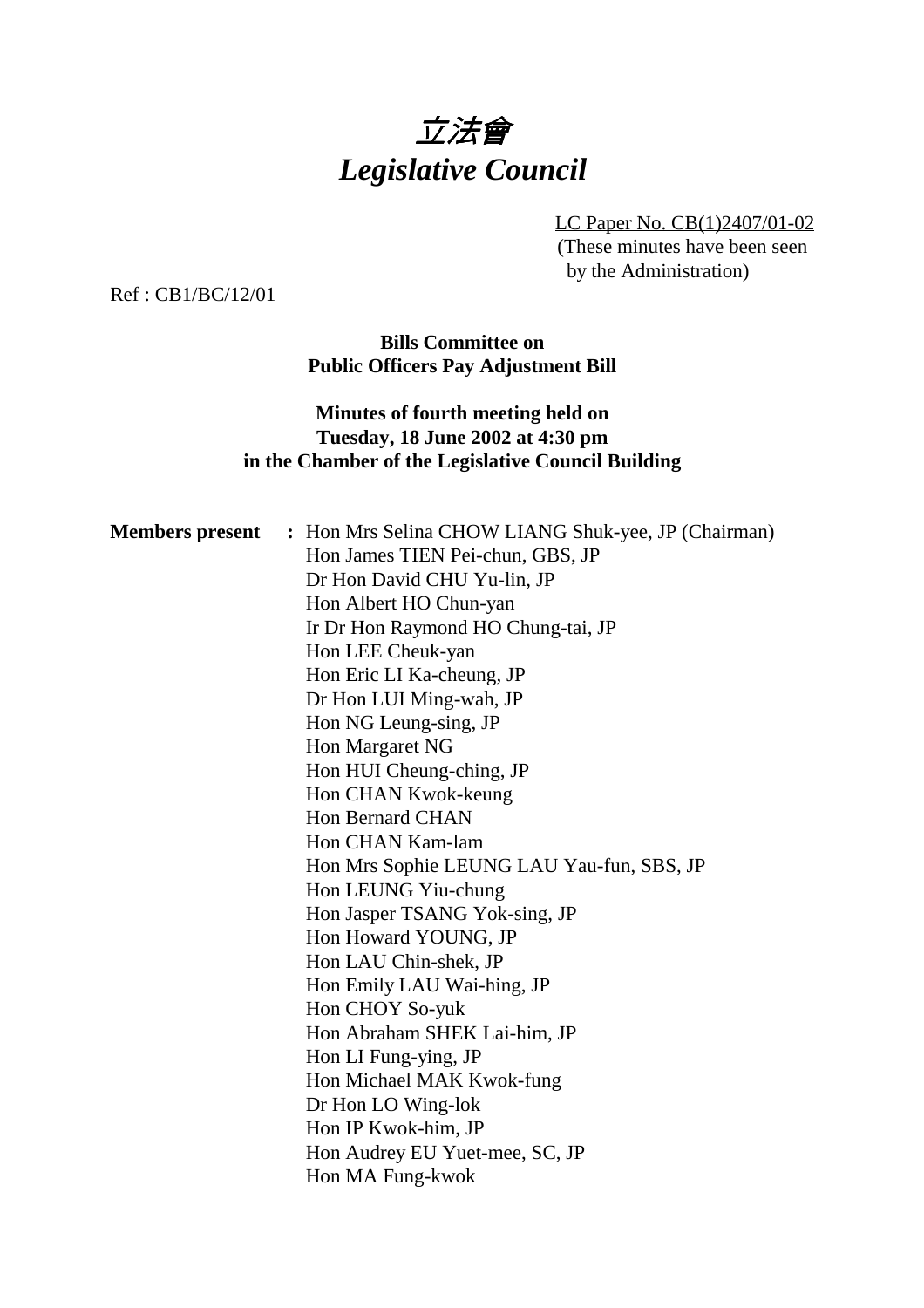| <b>Members</b><br>attending         | : Hon CHAN Yuen-han, JP<br>Hon LAU Ping-cheung                                                                                                                                                                                                                                                                                                                                                                                                                                                                  |
|-------------------------------------|-----------------------------------------------------------------------------------------------------------------------------------------------------------------------------------------------------------------------------------------------------------------------------------------------------------------------------------------------------------------------------------------------------------------------------------------------------------------------------------------------------------------|
| <b>Members absent</b>               | : Hon Cyd HO Sau-lan<br>Hon CHEUNG Man-kwong<br>Hon Andrew WONG Wang-fat, JP<br>Dr Hon Philip WONG Yu-hong<br>Hon YEUNG Yiu-chung, BBS<br>Hon TAM Yiu-chung, GBS, JP                                                                                                                                                                                                                                                                                                                                            |
| <b>Public officers</b><br>attending | : Mrs Jessie TING<br>Deputy Secretary for the Civil Service (2)<br>Mr Ian WINGFIELD<br>Law Officer (Civil Law)<br>Department of Justice<br>Mr David MORRIS<br>Deputy Law Draftsman<br>Department of Justice<br>Mr Stanley YING<br>Deputy Secretary for the Treasury (1)<br>Mr Clement LEUNG<br>Principal Assistant Secretary for Education and Manpower (1)<br>Ms Monica LAW<br><b>Senior Assistant Law Draftsman</b><br>Department of Justice<br>Ms Gloria LO<br>Assistant Secretary for the Civil Service (2) |
| <b>Attendance by</b><br>invitation  | <b>Disciplined Services Consultative Council (Staff Side)</b><br>$\ddot{\cdot}$<br>Mr MAN Sai-kit<br>Chairman<br>Mr LAM Kwok-ho<br>Representative                                                                                                                                                                                                                                                                                                                                                               |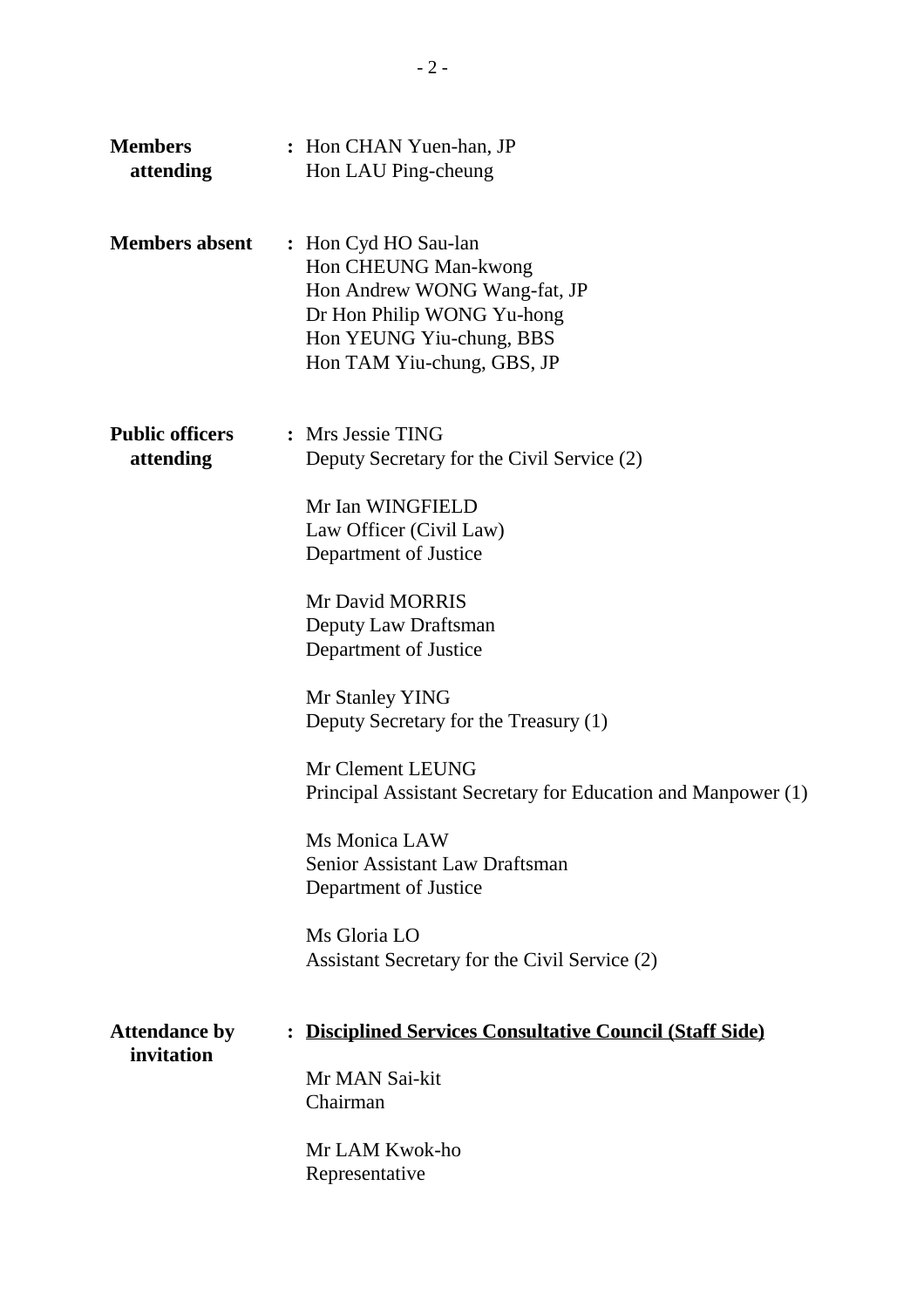## **Model Scale I Staff Consultative Council (Staff Side)**

Mr LUNG Wing-fat Chairman

Ms FUNG Mei-lan Vice-Chairman

### **Police Force Council (Staff Side)**

Mr TSE Shu-chun Chairman Superintendents' Association

Mr LIU Kit-ming Chairman Local Inspectors' Association

### **Senior Civil Service Council (Staff Side)**

Ms Cecilia SO Chairman

Mr Peter H WONG Representative

## **Senior Non-Expatriate Officers Association**

Dr POON Wai-ming Vice-Chairman

## **Hong Kong Federation of Civil Service Unions**

Mr LEUNG Chau-ting Chairman

Mr LAU Kam-iu Vice-Chairman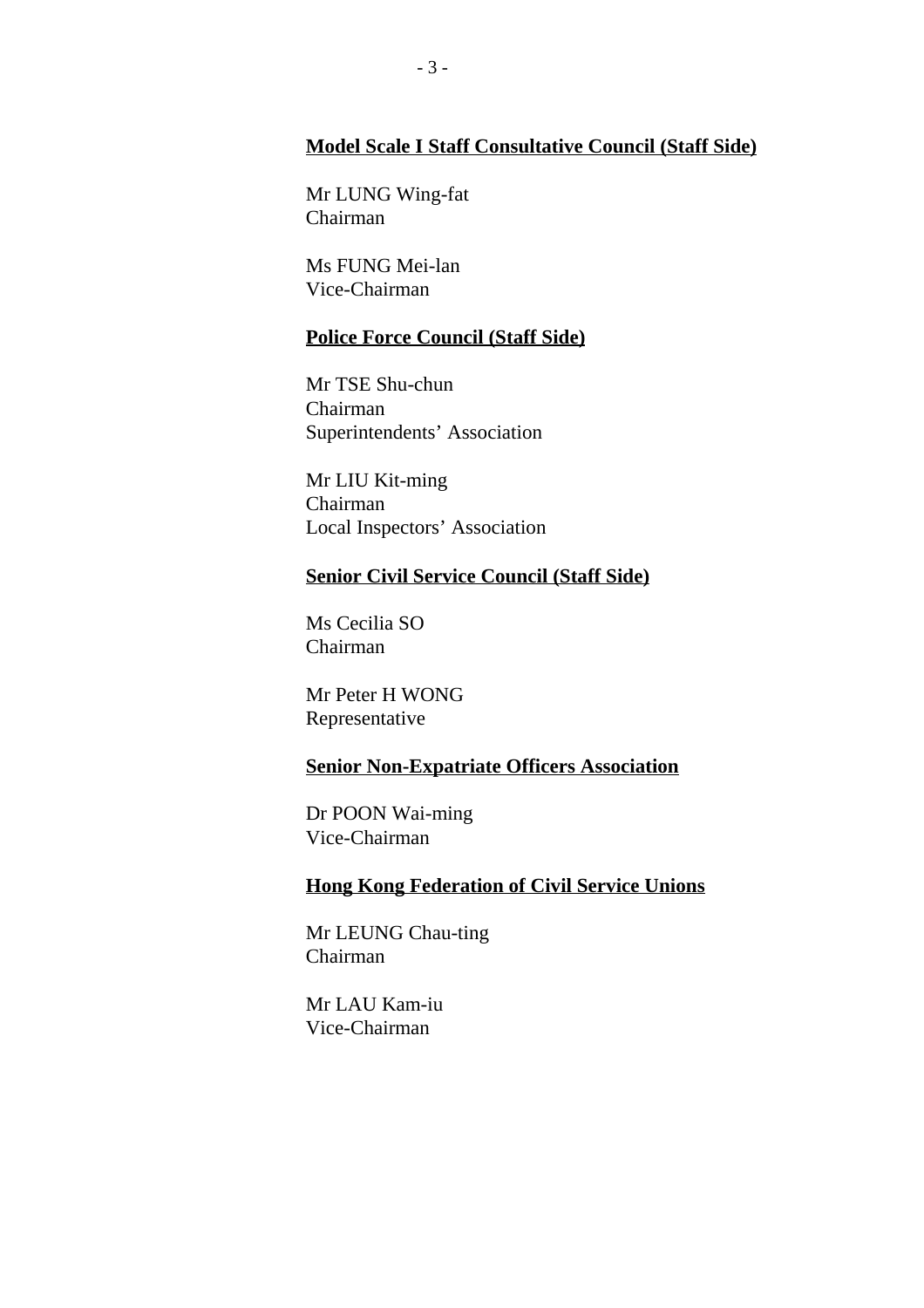## **Hong Kong Civil Servants General Union**

Mr YAU Yan-hung Acting Chairman

Mr ON Hing-biu Vice-Chairman

### **Government Disciplined Services General Union**

Mr WONG Wai-hung Chairman

Mr POON Chi-ming Secretary General

### **Government Model Scale I Staff General Union**

Mr IP Yum-tak **Director** 

Mr WONG Wah-hing Assistant Director

#### **The Law Society of Hong Kong**

Mr IP Shing-hing President

Mr Patrick MOSS Secretary General

- **Clerk in attendance :** Miss Salumi CHAN Chief Assistant Secretary (1)5
- **Staff in attendance :** Mr Jimmy MA Legal Adviser

Miss Kitty CHENG Assistant Legal Adviser 5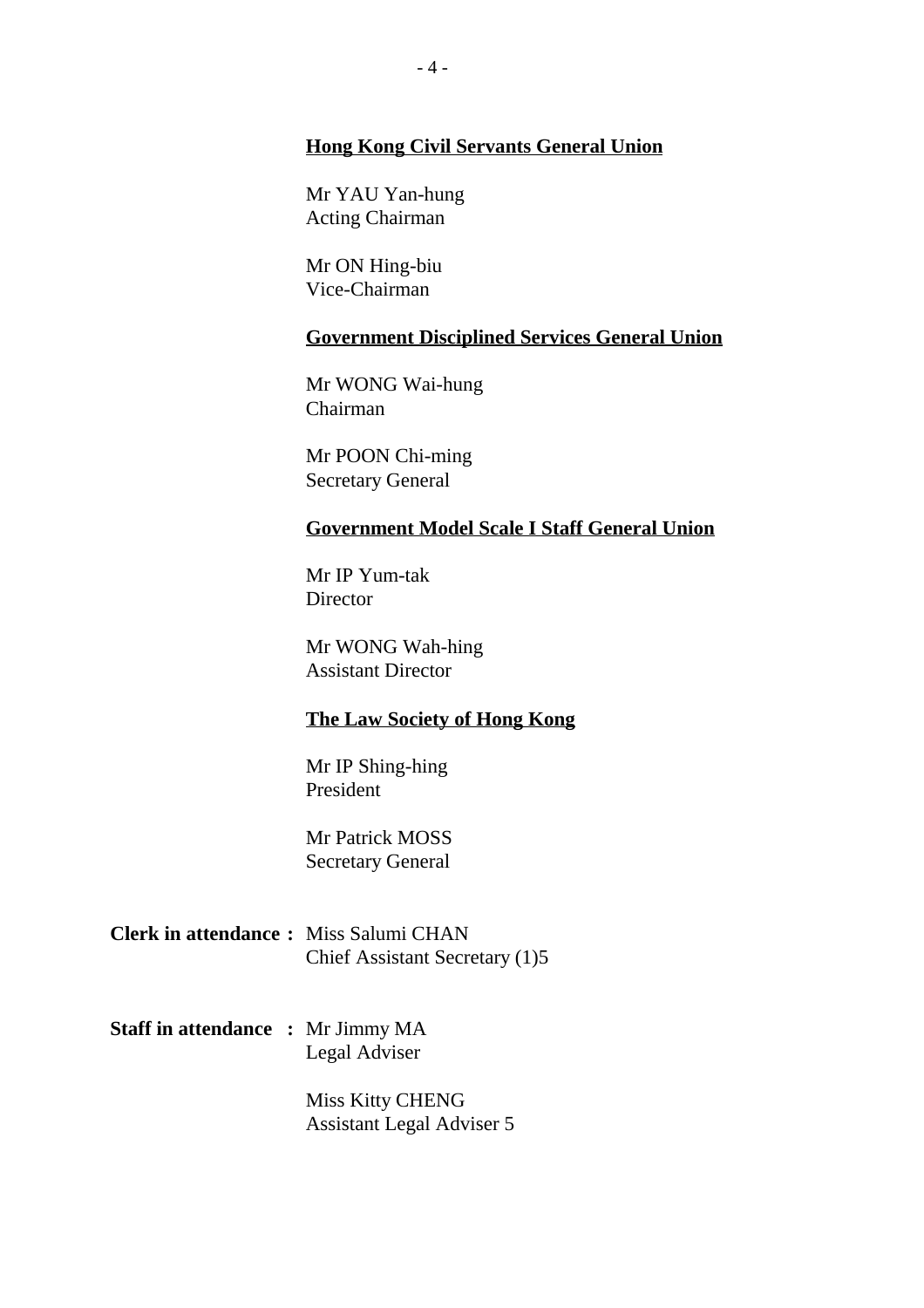Mr Anthony WONG Senior Assistant Secretary (1)8

Ms Rosalind MA Senior Assistant Secretary (1)9

### **I. Meeting with deputations and the Administration**

| $(LC$ Paper No. $CB(1)2023/01-02(01)$ Submission from Disciplined    |                                             |
|----------------------------------------------------------------------|---------------------------------------------|
|                                                                      | <b>Services Consultative Council (Staff</b> |
|                                                                      | Side)                                       |
| LC Paper No. $CB(1)2023/01-02(02)$ Submission from Model Scale 1     |                                             |
|                                                                      | Staff Consultative Council (Staff           |
|                                                                      | Side)                                       |
| LC Paper No. $CB(1)2023/01-02(03)$ - Submission from Police          | Force                                       |
|                                                                      | Council (Staff Side)                        |
| LC Paper No. $CB(1)2023/01-02(04)$ - Submission from Hong Kong Civil |                                             |
|                                                                      | <b>Servants General Union</b>               |
| LC Paper No. $CB(1)2023/01-02(05)$ Press cutting provided by Hong    |                                             |
|                                                                      | Kong Chinese Civil Servants'                |
|                                                                      | Association)                                |

The Bills Committee deliberated (Index of proceedings attached at **Appendix**).

### Follow-up actions to be taken by the Administration

2. The Administration undertook to provide the Bills Committee with the following information:

- (a) According to the staff sides representatives, the Memorandum on Condition of Service (MOCS) applicable to officers appointed before 1976 did not contain the variation clause which provided the Government with the reserved right to alter any of the officers' terms of appointment, and/or conditions of service. The Administration was requested to provide a copy of the MOCS and explain whether the Government had legal authority to reduce the pay of officers appointed under this type of MOCS.
- (b) Article 39 of the Basic Law provided that international labour conventions as applied to Hong Kong should remain in force and should be implemented through the laws of the Hong Kong Special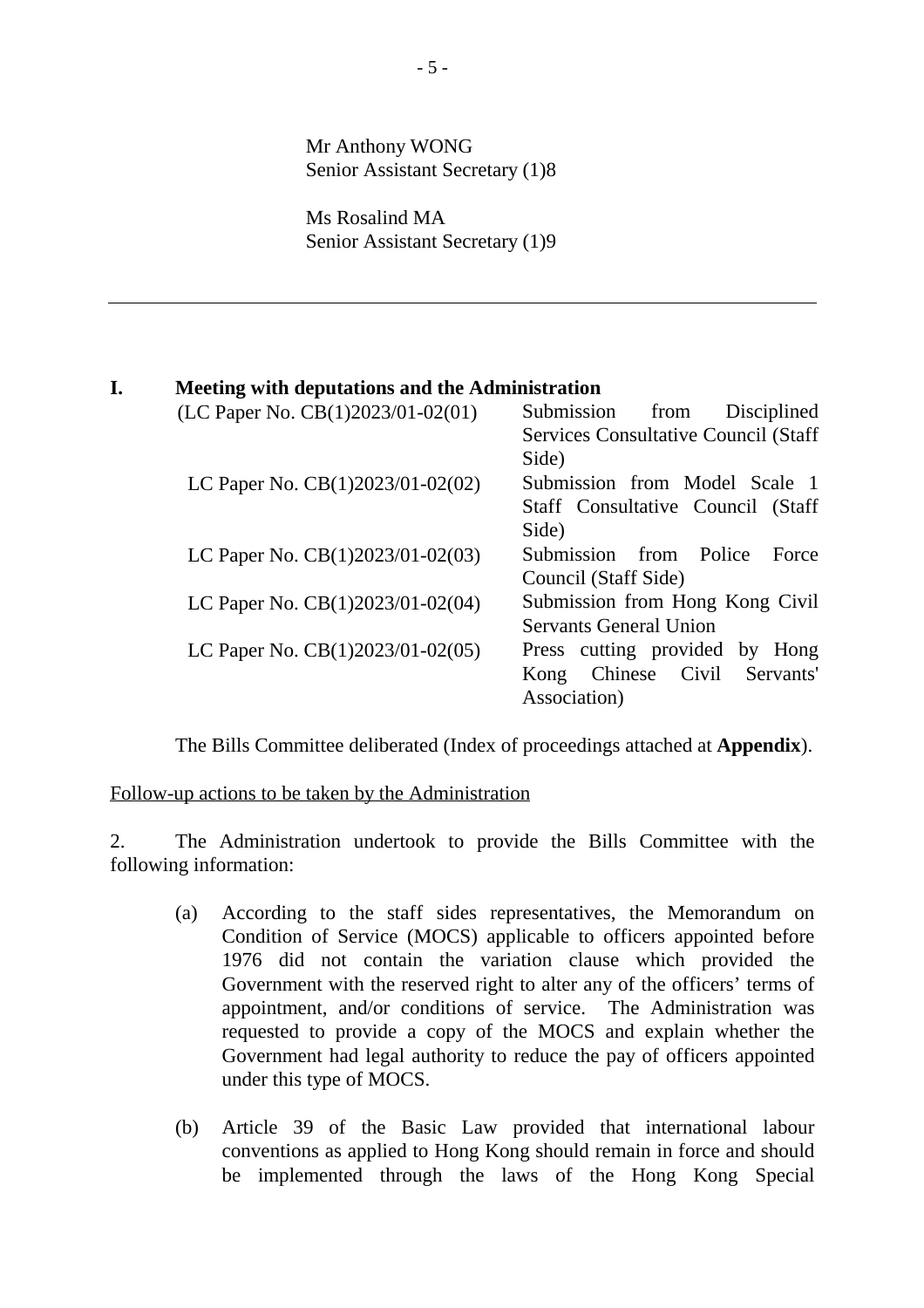Administrative Region. The Administration was requested to provide detailed justifications for its claim that the proposed implementation of civil service pay reduction by legislation would not contravene the relevant provisions of international labour conventions and Article 39.

(c) Cases in overseas jurisdictions where civil service pay reduction had been implemented by one-off legislation.

(*Post-meeting note*: The Administration's response was circulated to members vide LC Paper No. CB(1)2056/01-02(03) on 20 June 2002).

## Date of next meeting

3. Members noted that the fifth meeting of the Bills Committee would be held on Friday, 21 June 2002 at around 5:30 pm (immediately after the House Committee meeting).

## **II. Any other business**

4. There being no other business, the meeting ended at 7:20 pm.

Legislative Council Secretariat 6 August 2002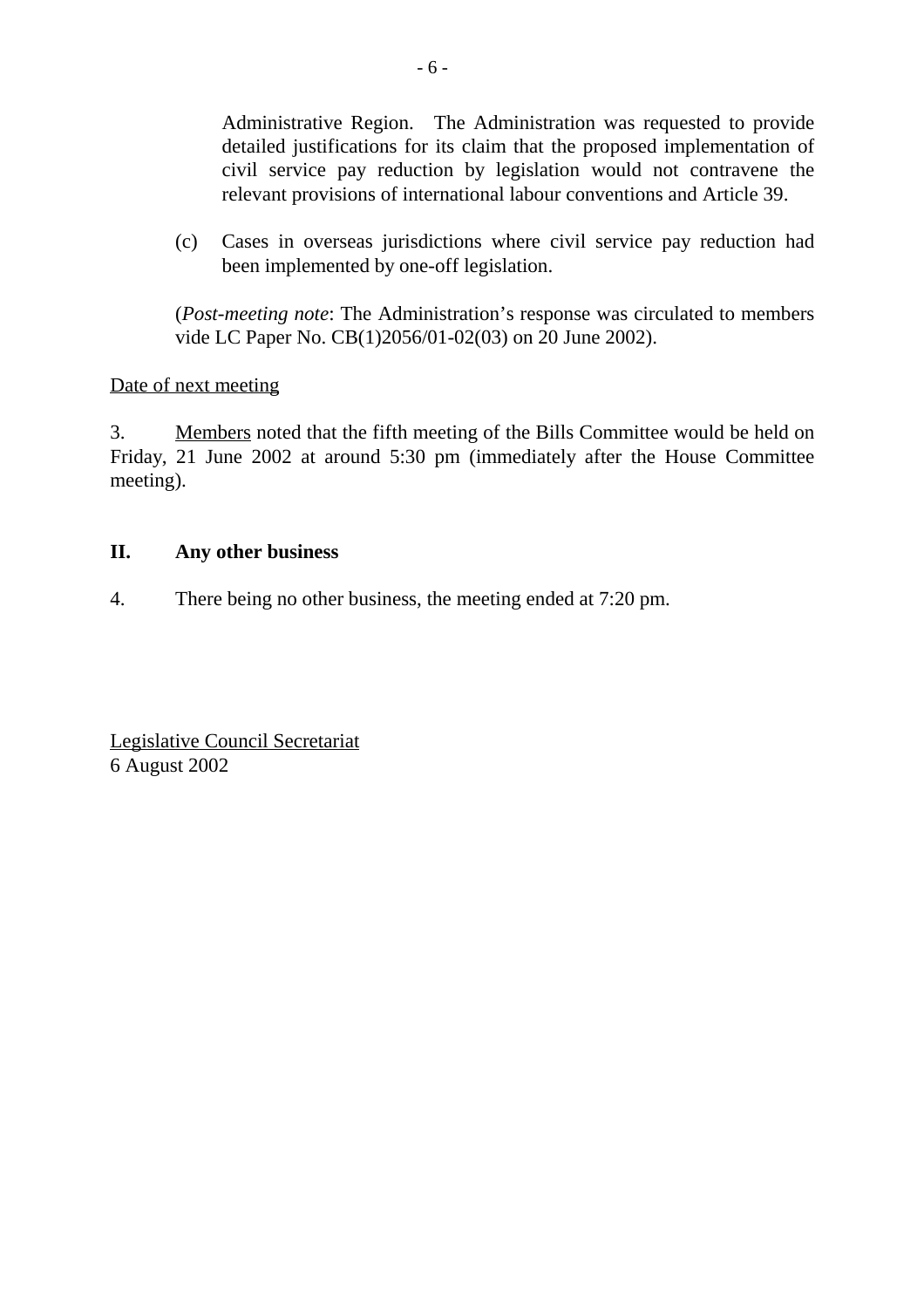## **Appendix**

## **Proceedings of the fourth meeting of the Bills Committee on Public Officers Pay Adjustment Bill Meeting on Tuesday, 18 June 2002 at 4:30 pm in Chamber of the Legislative Council Building**

| <b>Time</b>                                                     | <b>Speaker</b>                                      | Subject(s)                                                 | <b>Action</b><br>required |
|-----------------------------------------------------------------|-----------------------------------------------------|------------------------------------------------------------|---------------------------|
| Agenda Item I — Meeting with deputations and the Administration |                                                     |                                                            |                           |
| 000000 - 000348                                                 | Chairman                                            | Welcoming<br>and introductory                              |                           |
|                                                                 |                                                     | remarks                                                    |                           |
| 000348 - 000529                                                 | Disciplined<br>Services                             | Objected to the implementation                             |                           |
|                                                                 | <b>Consultative Council (Staff</b>                  | of civil service pay reduction                             |                           |
|                                                                 | Side) (DSCC)                                        | through legislation                                        |                           |
| 000529 - 000627                                                 | Staff<br>Scale<br>$\mathbf I$<br>Model              | -ditto-                                                    |                           |
|                                                                 | Consultative Council (Staff                         |                                                            |                           |
|                                                                 | Side) (MSSCC)                                       |                                                            |                           |
| $000627 - 001005$                                               | Police Force Council (Staff                         | Objected to the implementation                             |                           |
|                                                                 | Side) (PFC)                                         | of civil service pay reduction                             |                           |
|                                                                 |                                                     | through legislation but willing                            |                           |
|                                                                 |                                                     | to accept pay reduction in                                 |                           |
|                                                                 |                                                     | accordance with the existing                               |                           |
|                                                                 |                                                     | pay adjustment mechanism                                   |                           |
| $001005 - 001406$                                               | Senior Civil Service                                | Requested<br>independent<br>an                             |                           |
|                                                                 | Council (Staff Side)                                | Committee of Inquiry to be                                 |                           |
|                                                                 | (SCSC)                                              | appointed to handle the disputes                           |                           |
|                                                                 |                                                     | in pay adjustment                                          |                           |
| 001406 - 001642                                                 | Hong Kong Federation of                             | Objected to the implementation                             |                           |
|                                                                 | Civil<br>Service<br>Unions                          | of civil service pay reduction                             |                           |
|                                                                 | (HKGCSU)                                            | through legislation                                        |                           |
| 001642 - 002234                                                 | Hong Kong Civil Servants                            | -ditto-                                                    |                           |
|                                                                 | General Union (HKCSGU)                              |                                                            |                           |
| 002234 - 002721                                                 | Government Disciplined<br>Union<br>Services General | Urged the Administration to                                |                           |
|                                                                 | (GDSGU)                                             | negotiate with staff sides to                              |                           |
|                                                                 |                                                     | achieve an agreement on pay<br>adjustment<br>instead<br>of |                           |
|                                                                 |                                                     | implementing<br>reduction<br>pay                           |                           |
|                                                                 |                                                     | through legislation                                        |                           |
| 002721 - 002817                                                 | Government Model Scale I                            | -ditto-                                                    |                           |
|                                                                 | <b>Staff General Union</b>                          |                                                            |                           |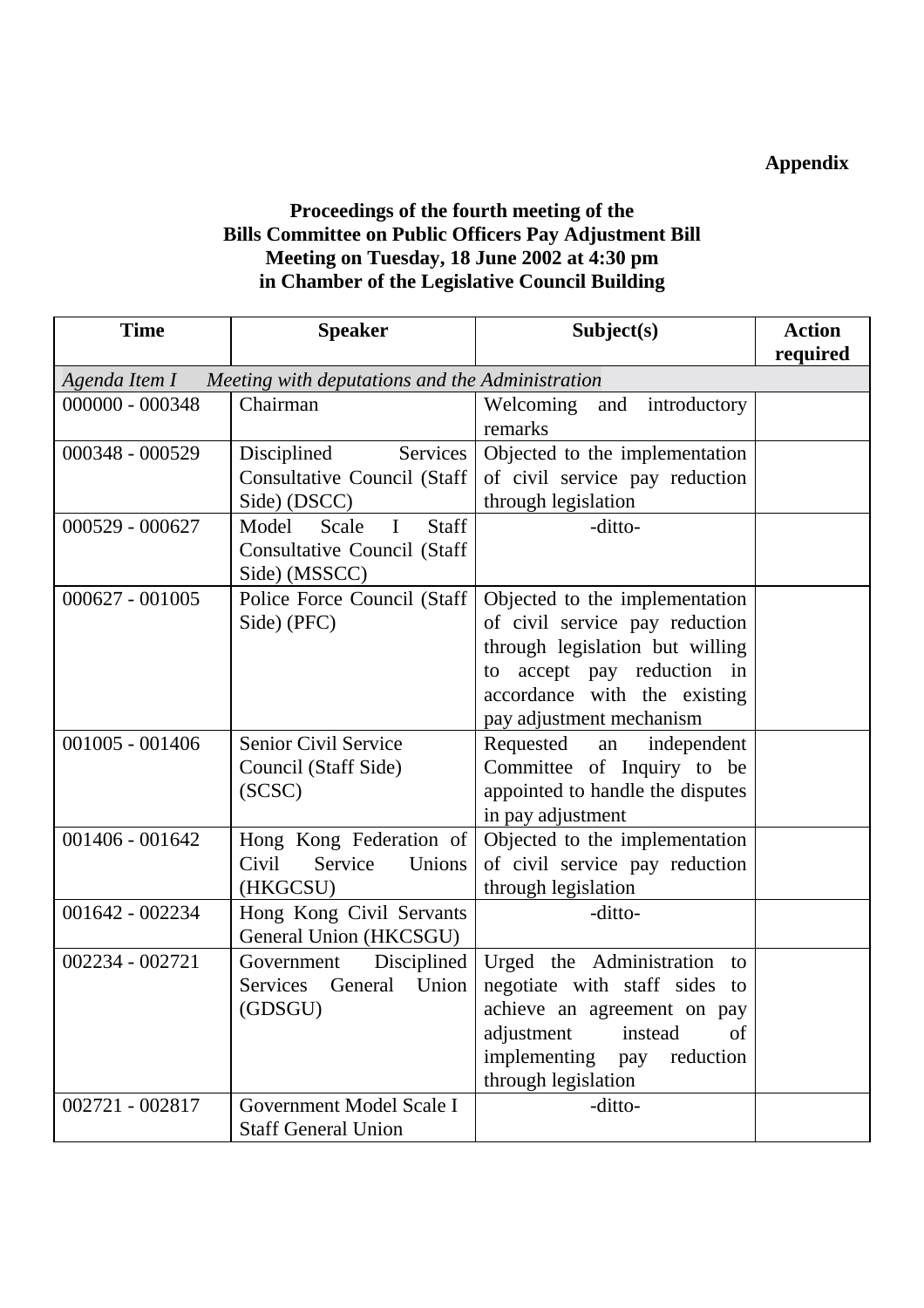- 2 -

| <b>Time</b>     | <b>Speaker</b>                         | Subject(s)                                                                                                                                                                                                                  | <b>Action</b><br>required |
|-----------------|----------------------------------------|-----------------------------------------------------------------------------------------------------------------------------------------------------------------------------------------------------------------------------|---------------------------|
|                 | (GMSSGU)                               |                                                                                                                                                                                                                             |                           |
| 002817 - 003110 | The Law Society of Hong<br>Kong (LSHK) | Implementation of civil service<br>reduction<br>through<br>pay<br>legislation considered proper<br>from the legal point of view and<br>would not contravene Articles<br>6, 100, 103, 105 and 160 of the<br><b>Basic Law</b> |                           |
| 003110 - 004211 | Administration                         | Justifications for implementing<br>civil service pay reduction<br>through legislation                                                                                                                                       |                           |
| 004211 - 004325 | Miss CHAN Yuen-han                     | Whether legislation was the<br>only means of implementing<br>civil service pay reduction                                                                                                                                    |                           |
| 004325 - 004648 | <b>PFC</b>                             | -ditto-                                                                                                                                                                                                                     |                           |
| 004648 - 005000 | <b>SCSC</b>                            | Appointment of a Committee of<br>Inquiry to handle<br>the pay<br>adjustment disputes                                                                                                                                        |                           |
| 005000 - 010244 | Administration                         | -ditto-                                                                                                                                                                                                                     |                           |
| 010244 - 010332 | Chairman                               | -ditto-                                                                                                                                                                                                                     |                           |
| 010332 - 010523 | Miss CHAN Yuen-han                     | Disputes in pay adjustment<br>should<br>be<br>settled<br>through<br>negotiation                                                                                                                                             |                           |
| 010523 - 010956 | <b>SCSC</b>                            | Appointment of a Committee of<br>Inquiry to handle the<br>pay<br>adjustment disputes                                                                                                                                        |                           |
| 010956 - 011049 | Miss Margaret NG                       | To allow adequate time for<br>deputations to present their<br>views                                                                                                                                                         |                           |
| 011049 - 011135 | Chairman                               | -ditto-                                                                                                                                                                                                                     |                           |
| 011135 - 011250 | Mr CHAN Kwok-keung                     | Whether legislation was<br>the<br>proper means of implementing<br>civil service pay reduction                                                                                                                               |                           |
| 011250 - 011429 | <b>GDSGU</b>                           | Appointment of a Committee of<br>Inquiry to handle<br>the<br>pay<br>adjustment disputes                                                                                                                                     |                           |
| 011429 - 011911 | Miss Margaret NG                       | Whether legislation<br>for pay<br>reduction<br>would<br>contravene<br>Articles 6 and 103 of the Basic                                                                                                                       |                           |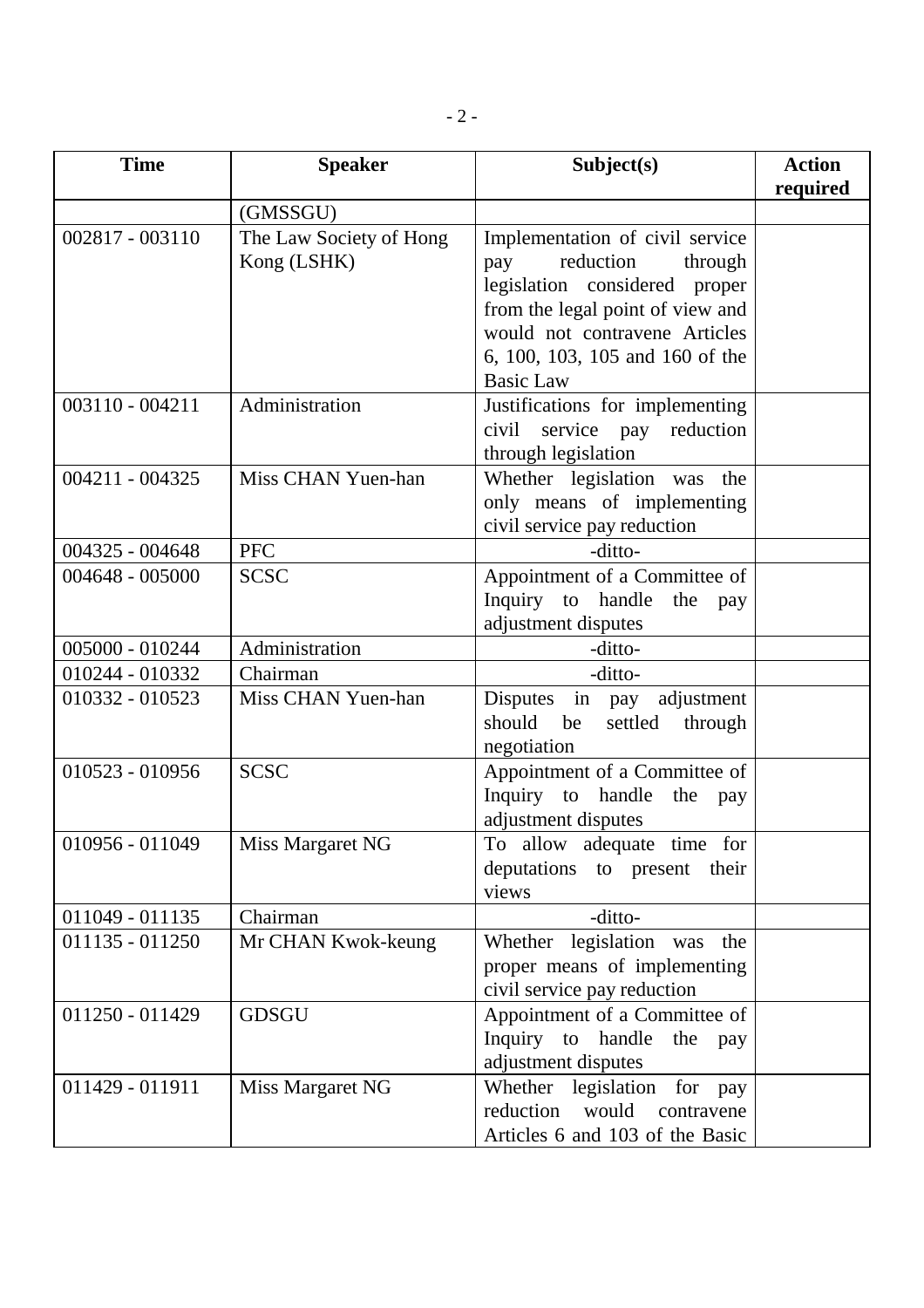| <b>Time</b>     | <b>Speaker</b>   | Subject(s)                          | <b>Action</b> |
|-----------------|------------------|-------------------------------------|---------------|
|                 |                  |                                     | required      |
|                 |                  | Law                                 |               |
| 011911 - 012155 | <b>LSHK</b>      | -ditto-                             |               |
| 012155 - 012327 | Miss Margaret NG | Whether legislation was<br>the      |               |
|                 |                  | proper means of implementing        |               |
|                 |                  | civil service pay reduction         |               |
| 012327 - 012347 | <b>LSHK</b>      | -ditto-                             |               |
| 012347 - 012416 | Ms Emily LAU     | seek the views of the<br>To         |               |
|                 |                  | subvented organizations on the      |               |
|                 |                  | <b>Bill</b>                         |               |
| 012416 - 012514 | Chairman         | -ditto-                             |               |
| 012514 - 012536 | Mr LEE Cheuk-yan | -ditto-                             |               |
| 012536 - 012548 | Chairman         | -ditto-                             |               |
| 012548 - 012625 | Ms Emily LAU     | Legal basis for implementing        |               |
|                 |                  | civil service pay reduction         |               |
|                 |                  | through legislation and whether     |               |
|                 |                  | civil servants would accept pay     |               |
|                 |                  | reduction if<br>this<br>was<br>not  |               |
|                 |                  | implemented through legislation     |               |
| 012625 - 012635 | <b>LSHK</b>      | -ditto-                             |               |
| 012635 - 012706 | Chairman         | -ditto-                             |               |
| 012706 - 012857 | Ms Emily LAU     | -ditto-                             |               |
| 012857 - 012954 | <b>LSHK</b>      | -ditto-                             |               |
| 012954 - 013005 | Chairman         | -ditto-                             |               |
| 013005 - 013258 | <b>SCSC</b>      | -ditto-                             |               |
| 013258 - 013351 | Ms Emily LAU     | -ditto-                             |               |
| 013351 - 013416 | <b>LSHK</b>      | -ditto-                             |               |
| 013416 - 013530 | Mr David CHU     | Other possible means to settle      |               |
|                 |                  | the pay adjustment disputes         |               |
| 013530 - 013722 | <b>PFC</b>       | -ditto-                             |               |
| 013722 - 013957 | Mr LEE Cheuk-yan | Response of civil service unions    |               |
|                 |                  | Administration<br>the<br>case<br>in |               |
|                 |                  | would insist to implement pay       |               |
|                 |                  | reduction through legislation       |               |
| 013957 - 014401 | <b>SCSC</b>      | -ditto-                             |               |
| 014401 - 014530 | Mr Jasper TSANG  | Whether civil servants would        |               |
|                 |                  | accept pay reduction                |               |
| 014530 - 014627 | <b>PFC</b>       | -ditto-                             |               |
| 014627 - 014721 | Mr Jasper TSANG  | -ditto-                             |               |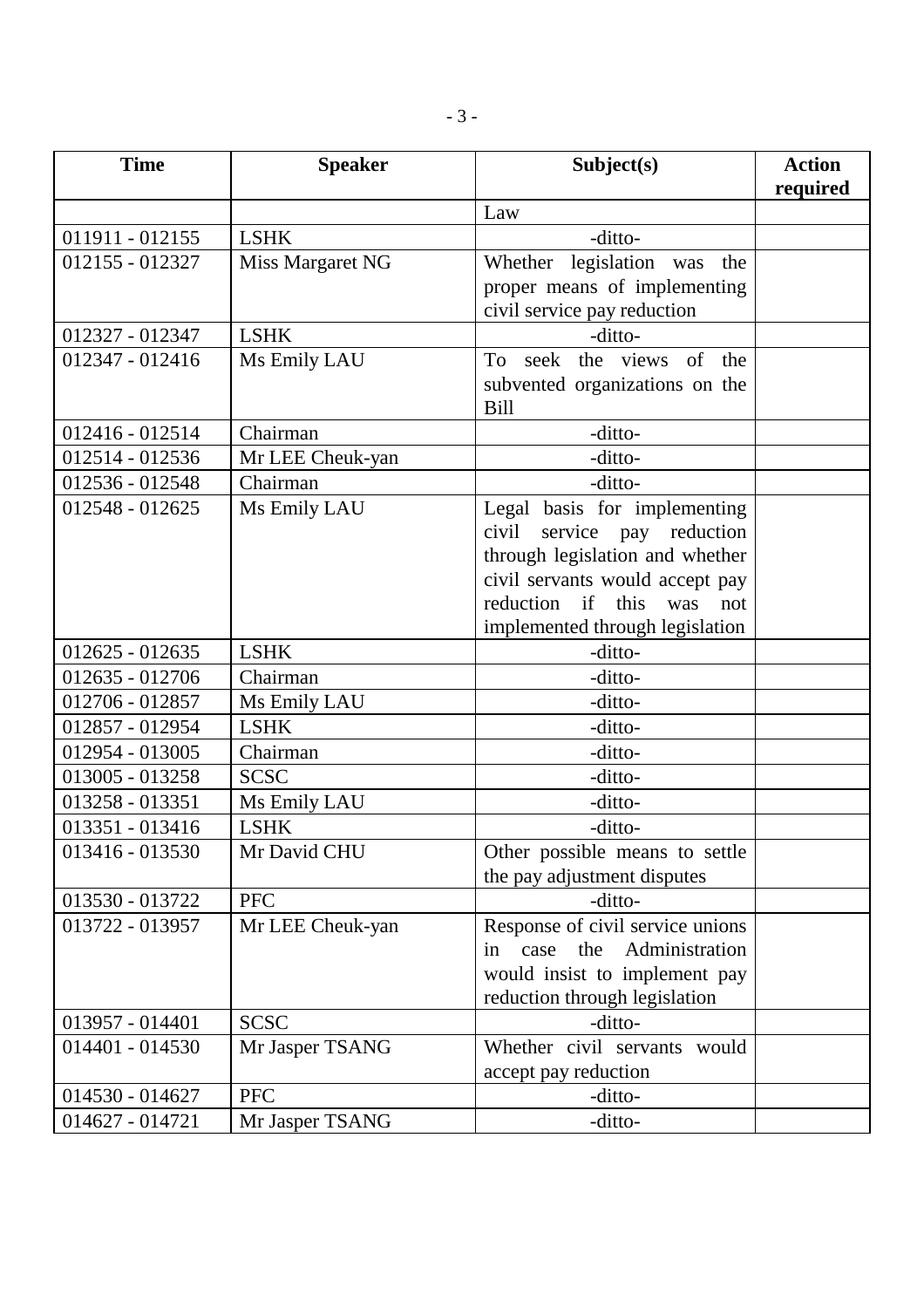- 4 -

| <b>Time</b>       | <b>Speaker</b>     | Subject(s)                          | <b>Action</b> |
|-------------------|--------------------|-------------------------------------|---------------|
|                   |                    |                                     | required      |
| 014721 - 015022   | <b>HKFCSU</b>      | -ditto-                             |               |
|                   |                    |                                     |               |
| 015022 - 015305   | Mr Albert HO       | Appointment of a Committee of       |               |
|                   |                    | Inquiry to handle<br>the<br>pay     |               |
|                   |                    | adjustment disputes                 |               |
| 015305 - 015316   | Chairman           | -ditto-                             |               |
| 015316 - 015620   | <b>GDSGU</b>       | -ditto-                             |               |
| 015620 - 015747   | Ms LI Fung-ying    | implementation<br>Whether<br>of     |               |
|                   |                    | civil<br>service pay reduction      |               |
|                   |                    | legislation<br>would<br>through     |               |
|                   |                    | deprive civil servants of the       |               |
|                   |                    | right to claim for compensation,    |               |
|                   |                    | damages or other remedies           |               |
| 015747 - 015943   | <b>LSHK</b>        | -ditto-                             |               |
| 015943 - 020301   | Mr Howard YOUNG    | Other possible means to settle      |               |
|                   |                    | the pay adjustment disputes         |               |
| 020301 - 020533   | <b>PFC</b>         | -ditto-                             |               |
| 020533 - 020653   | <b>GDSGU</b>       | -ditto-                             |               |
| $020653 - 020710$ | <b>SCSC</b>        | -ditto-                             |               |
| 020710 - 020953   | Mr LEUNG Yiu-chung | Impact of the civil service pay     |               |
|                   |                    | reduction<br>subvented<br>on        |               |
|                   |                    | organizations and civil service     |               |
|                   |                    | staff morale                        |               |
| 020953 - 021055   | <b>GDSGU</b>       | -ditto-                             |               |
| $021055 - 021156$ | <b>HKFCSU</b>      | -ditto-                             |               |
| 021156 - 021418   | Ms Audrey EU       | Whether the implementation of       |               |
|                   |                    | service pay reduction<br>civil      |               |
|                   |                    | would deprive civil servants of     |               |
|                   |                    | rights<br>their<br>under<br>the     |               |
|                   |                    | employment contracts<br>and         |               |
|                   |                    | of<br>arbitration<br>process<br>for |               |
|                   |                    | settling pay adjustment disputes    |               |
| 021418 - 021668   | <b>LSHK</b>        | Whether the implementation of       |               |
|                   |                    | service pay reduction<br>civil      |               |
|                   |                    | would deprive civil servants of     |               |
|                   |                    | rights<br>their<br>under<br>the     |               |
|                   |                    | employment contracts                |               |
| 021668 - 021735   | <b>SCSC</b>        | arbitration<br>for<br>Process<br>of |               |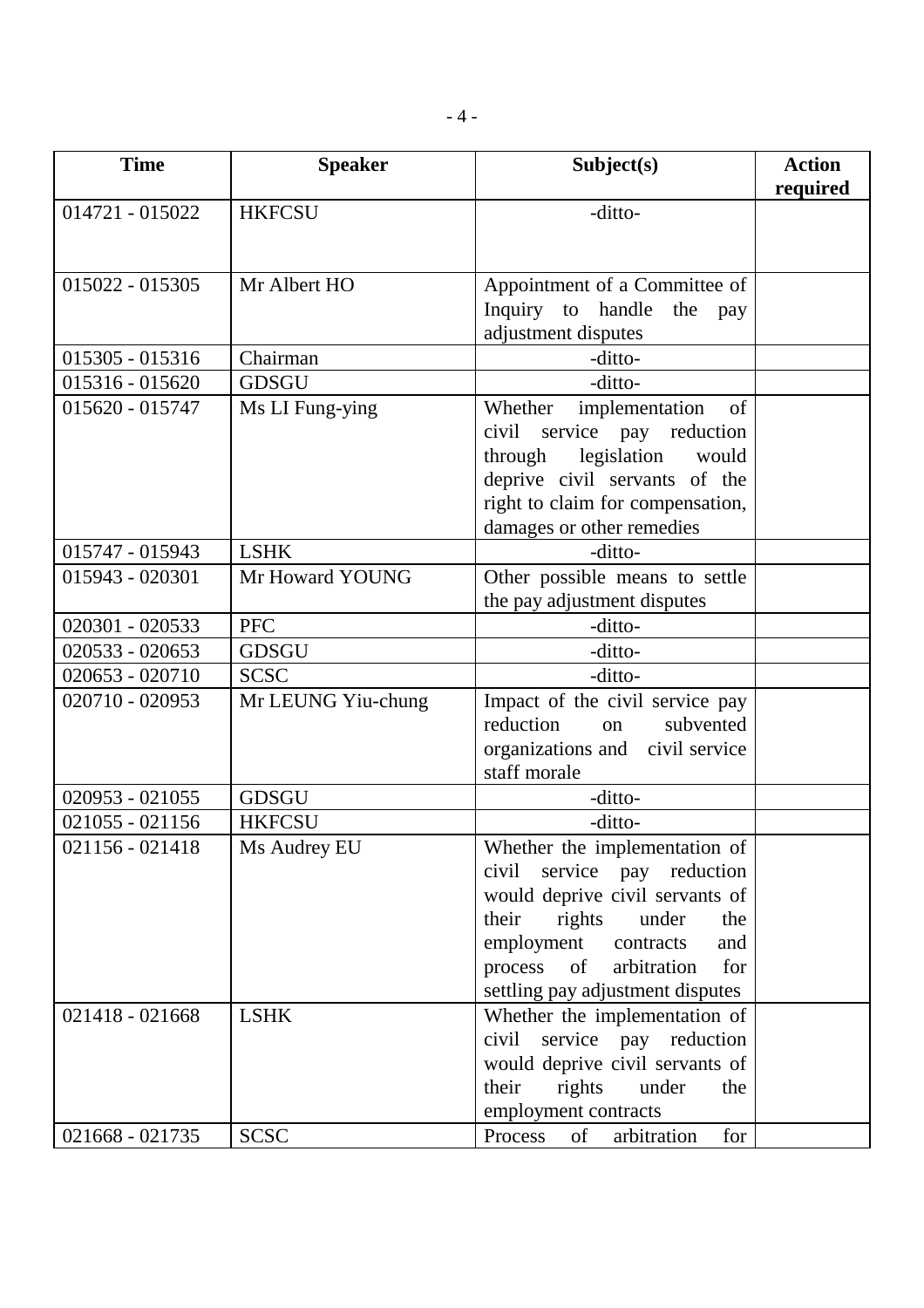- 5 -

| <b>Time</b>       | <b>Speaker</b>   | Subject(s)                                                                                                                                         | <b>Action</b><br>required |
|-------------------|------------------|----------------------------------------------------------------------------------------------------------------------------------------------------|---------------------------|
|                   |                  | settling pay adjustment disputes                                                                                                                   |                           |
| 021735 - 021800   | Mr MA Fung-kwok  | of<br>the<br>Acceptance<br>recommendations<br>by<br>the<br>Committee of Inquiry                                                                    |                           |
| 021800 - 022000   | <b>GDSGU</b>     | -ditto-                                                                                                                                            |                           |
| $022000 - 022155$ | Mr Michael MAK   | Interpretation of Article 100 of<br>the Basic Law and views of<br>deputations on the Bill                                                          |                           |
| 022155 - 022425   | <b>LSHK</b>      | Interpretation of Article 100 of<br>the Basic Law                                                                                                  |                           |
| 022425 - 022633   | <b>GDSGU</b>     | Urged the Legislature not to<br>support the Bill                                                                                                   |                           |
| 022633 - 022713   | <b>PFC</b>       | experience<br>in<br>Overseas<br>implementing civil service pay<br>adjustment                                                                       |                           |
| 022713 - 022730   | <b>LSHK</b>      | -ditto-                                                                                                                                            |                           |
| 022730 - 022808   | Ms Emily LAU     | Other possible means to settle<br>the pay adjustment disputes                                                                                      |                           |
| 022808 - 022810   | <b>HKFCSU</b>    | -ditto-                                                                                                                                            |                           |
| 022810 - 022833   | <b>GDSGU</b>     | -ditto-                                                                                                                                            |                           |
| 022833 - 022845   | <b>SCSC</b>      | -ditto-                                                                                                                                            |                           |
| 022845 - 022859   | <b>DSCC</b>      | -ditto-                                                                                                                                            |                           |
| 022859 - 023011   | <b>HKCSGU</b>    | -ditto-                                                                                                                                            |                           |
| 023011 - 023037   | Mr Michael MAK   | Impact of implementing pay<br>adjustment through legislation                                                                                       |                           |
| 023037 - 023100   | Chairman         | Administration's response<br>to<br>views made by the deputations                                                                                   |                           |
| 023100 - 024217   | Administration   | -ditto-                                                                                                                                            |                           |
| 024217 - 024232   | Chairman         | Information<br>in<br>on<br>cases<br>overseas jurisdictions where<br>civil service pay reduction was<br>implemented<br>one-off<br>by<br>legislation | Admin                     |
| 024232 - 024251   | Mr LEE Cheuk-yan | Whether<br>the<br>proposed<br>implementation of civil service<br>pay reduction by legislation<br>would contravene international                    |                           |